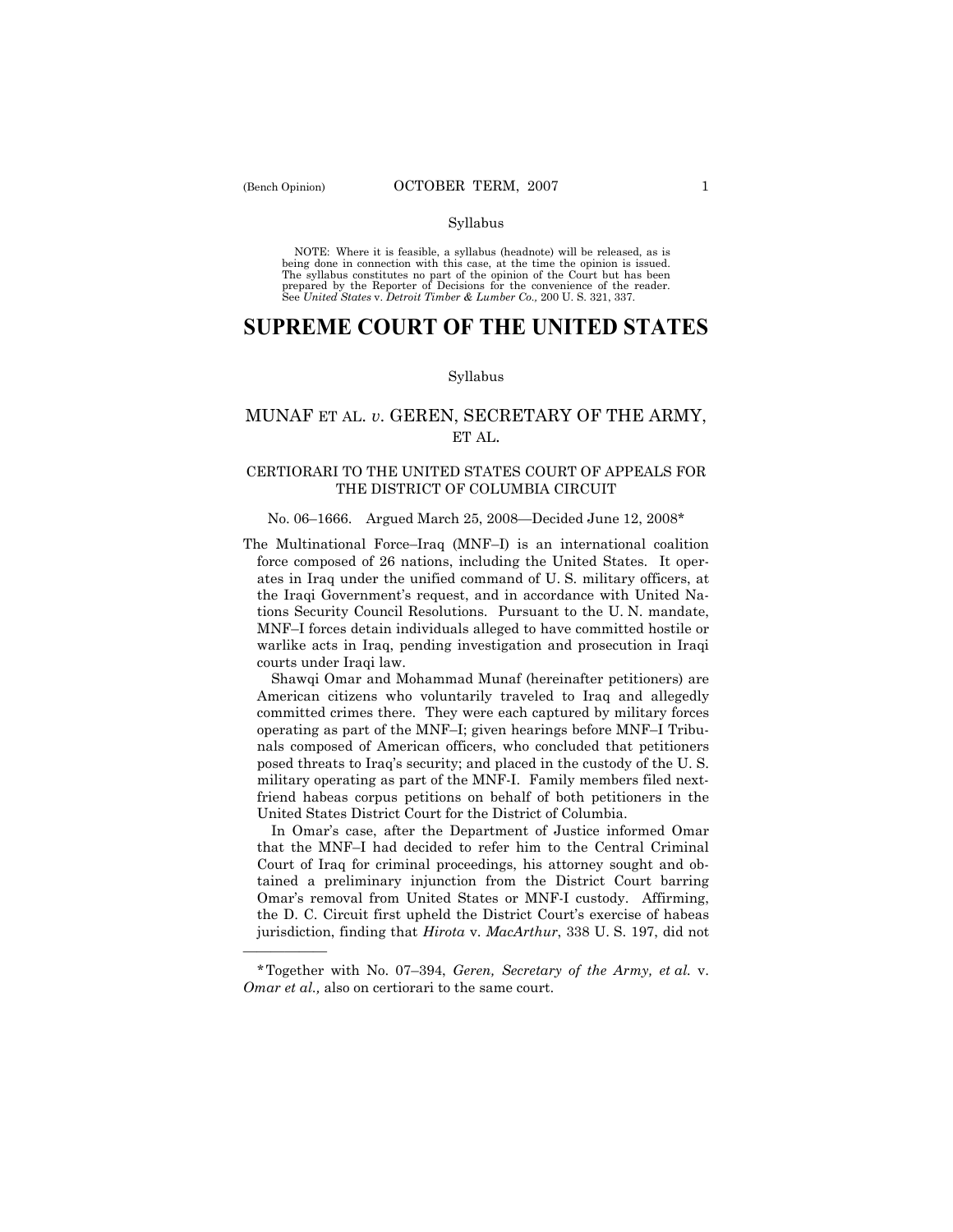preclude review because Omar, unlike the habeas petitioners in *Hirota*, had yet to be convicted by a foreign tribunal.

 Meanwhile, the District Court in Munaf's case dismissed his habeas petition for lack of jurisdiction. The court concluded that *Hirota* controlled and required that the petition be dismissed for lack of jurisdiction because the American forces holding Munaf were operating as part of an international force—the MNF-I. The D. C. Circuit agreed and affirmed. It distinguished its prior decision in *Omar*, which upheld jurisdiction over Omar's habeas petition, on the grounds that Munaf had been convicted by a foreign tribunal while Omar had not.

*Held:* 

 1. The habeas statute extends to American citizens held overseas by American forces operating subject to an American chain of command. The Government's argument that the federal courts lack jurisdiction over the detainees' habeas petitions in such circumstances because the American forces holding Omar and Munaf operate as part of a multinational force is rejected. The habeas statute, 28 U. S. C.  $\S 2241(c)(1)$ , applies to persons held "in custody under or by color of the authority of the United States." The disjunctive "or" in §2241(c)(1) makes clear that actual Government custody suffices for jurisdiction, even if that custody could be viewed as "under . . . color of" another authority, such as the MNF–I.

 The Court also rejects the Government's contention that the District Court lacks jurisdiction in these cases because the multinational character of the MNF–I, like the multinational character of the tribunal at issue in *Hirota*, means that the MNF-I is not a United States entity subject to habeas. The present cases differ from *Hirota*  in several respects. The Court in *Hirota* may have found it significant, in considering the nature of the tribunal established by General MacArthur, that in that case the Government argued that General MacArthur was not subject to United States authority, that his duty was to obey the Far Eastern Commission and not the U. S. War Department, and that no process this Court could issue would have any effect on his action. Here, in contrast, the Government acknowledges that U. S. military commanders answer to the President. These cases also differ from *Hirota* in that they concern American citizens, and the Court has indicated that habeas jurisdiction can depend on citizenship. See *e.g., Johnson* v. *Eisentrager*, 339 U. S. 763, 781. Pp. 7–11.

 2. Federal district courts, however, may not exercise their habeas jurisdiction to enjoin the United States from transferring individuals alleged to have committed crimes and detained within the territory of a foreign sovereign to that sovereign for criminal prosecution. Be-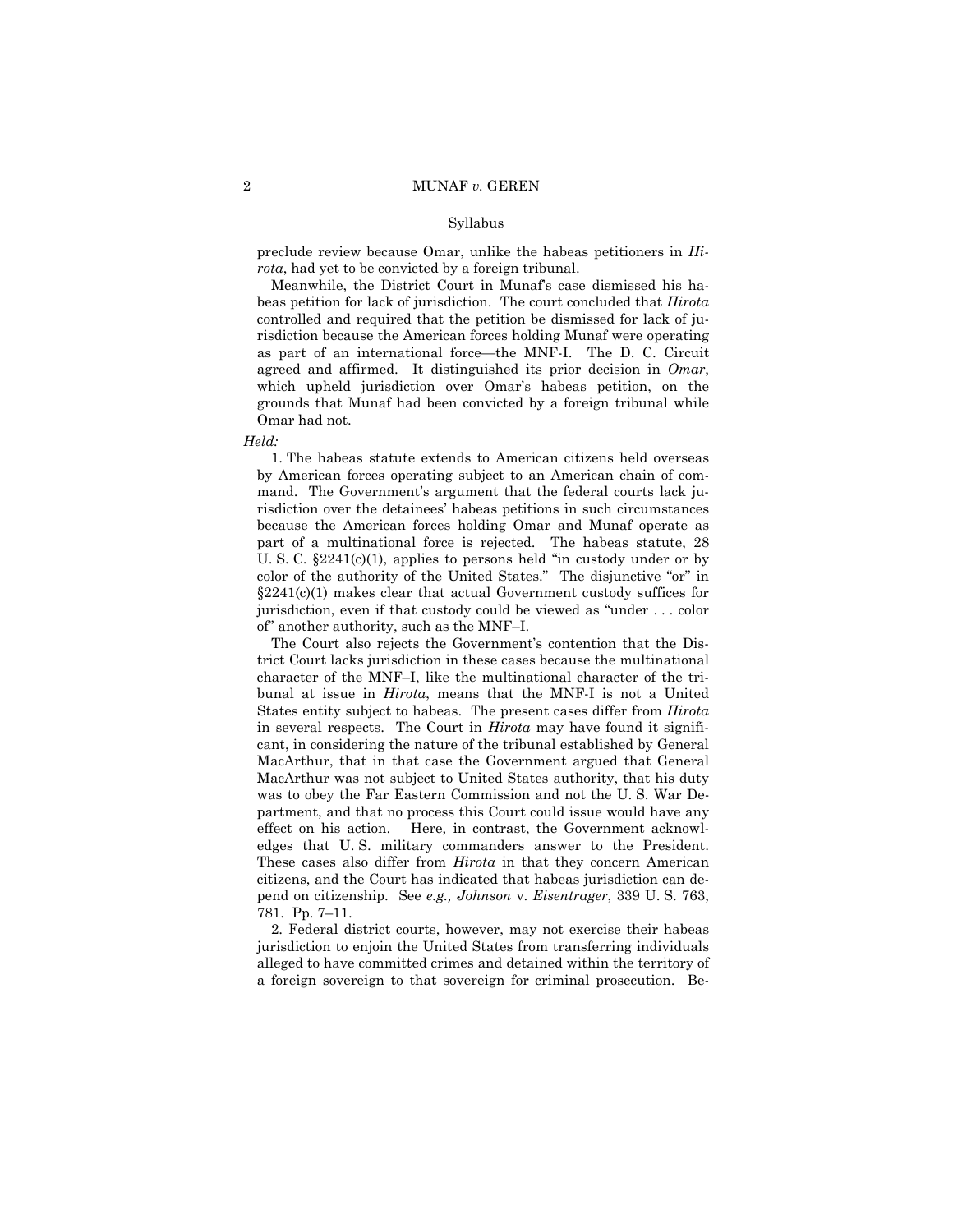cause petitioners state no claim in their habeas petitions for which relief can be granted, their habeas petitions should have been promptly dismissed, and no injunction should have been entered. Pp. 11–28.

 (a) The District Court abused its discretion in granting Omar a preliminary injunction, which the D. C. Circuit interpreted as prohibiting the Government from (1) transferring Omar to Iraqi custody, (2) sharing with the Iraqi Government details concerning any decision to release him, and (3) presenting him to the Iraqi courts for investigation and prosecution, without even considering the merits of the habeas petition. A preliminary injunction is an "extraordinary and drastic remedy." It should never be awarded as of right, *Yakus* v. *United States*, 321 U. S. 414, 440, and requires a demonstration of, *inter alia,* "a likelihood of success on the merits," *Gonzales* v. *O Centro Espírita Beneficente União do Vegetal*, 546 U. S. 418, 428. But neither the District Court nor the D. C. Circuit considered the likelihood of success as to the merits of Omar's habeas petition. Instead, the lower courts concluded that the "jurisdictional issues" implicated by Omar's petition presented difficult and substantial questions. A difficult question as to jurisdiction is, of course, no reason to grant a preliminary injunction.

 The foregoing analysis would require reversal and remand in each of these cases: The lower courts in Munaf erred in dismissing for want of jurisdiction, and the lower courts in Omar erred in issuing and upholding the preliminary injunction. Our review of a preliminary injunction, however, "is not confined to the act of granting the injunctio[n]." *City and County of Denver* v. *New York Trust Co.*, 229 U. S. 123, 136. Rather, a reviewing court has the power on appeal from an interlocutory order "to examine the merits of the case . . . and upon deciding them in favor of the defendant to dismiss the bill." *North Carolina R. Co.* v. *Story*, 268 U. S. 288, 292. In short, there are occasions when it is appropriate for a court reviewing a preliminary injunction to proceed to the merits; given that the present cases implicate sensitive foreign policy issues in the context of ongoing military operations, this is one of them. Pp. 11–14.

 (b) Petitioners argue that they are entitled to habeas relief because they have a legally enforceable right not to be transferred to Iraqi authorities for criminal proceedings and because they are innocent civilians unlawfully detained by the Government. With respect to the transfer claim, they request an injunction prohibiting the Government from transferring them to Iraqi custody. With respect to the unlawful detention claim, they seek release but only to the extent it would not result in unlawful transfer to Iraqi custody. Because both requests would interfere with Iraq's sovereign right to "punish of-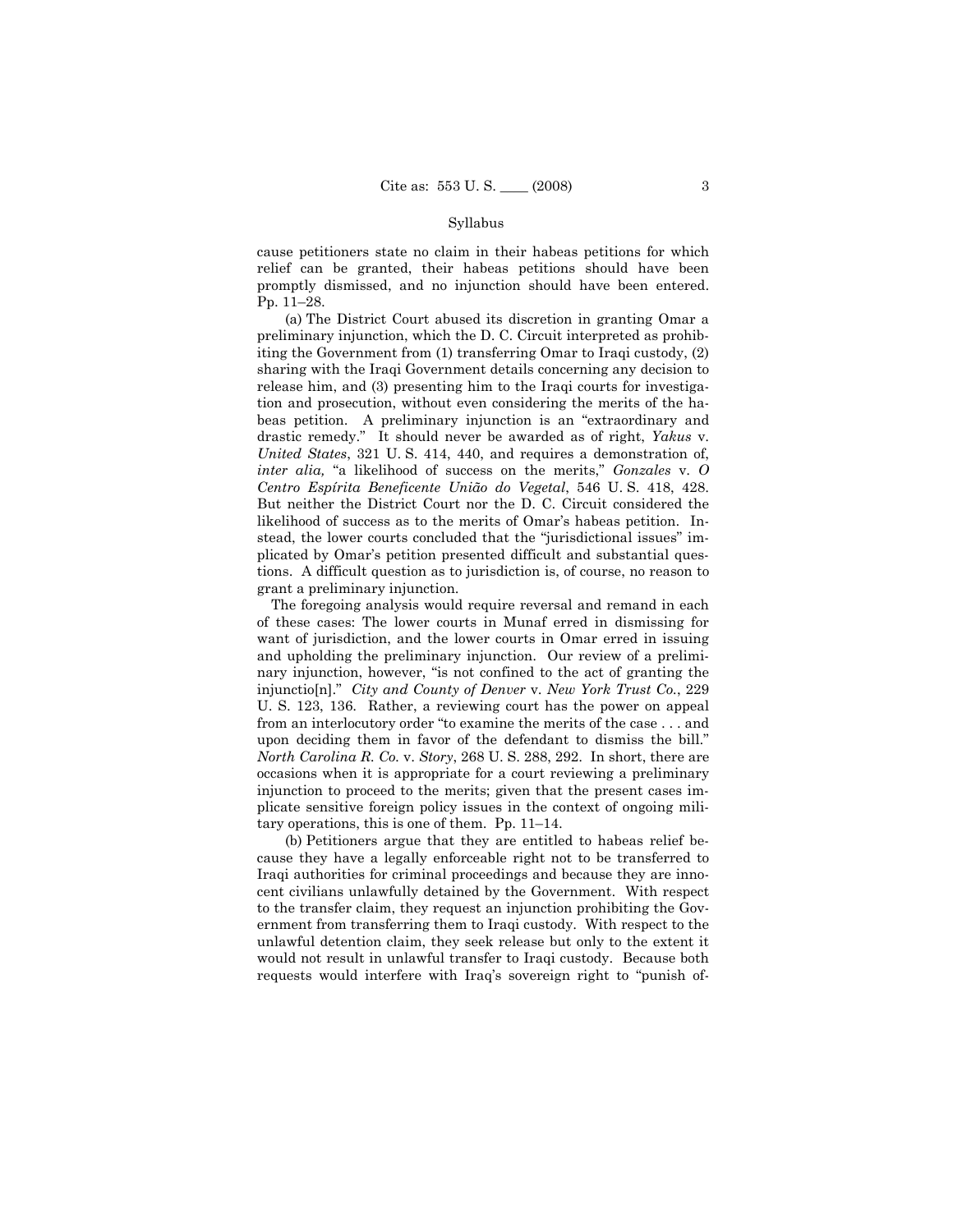fenses against its laws committed within its borders," *Wilson* v. *Girard*, 354 U. S. 524, 529, petitioners' claims do not state grounds upon which habeas relief may be granted. Their habeas petitions should have been promptly dismissed and no injunction should have been entered. Pp. 14–28.

 (1) Habeas is governed by equitable principles. Thus, prudential concerns may "require a federal court to forgo the exercise of its habeas . . . power." *Francis* v. *Henderson*, 425 U. S. 536, 539. Here, the unusual nature of the relief sought by petitioners suggests that habeas is not appropriate. Habeas is at its core a remedy for unlawful executive detention. *Hamdi* v. *Rumsfeld*, 542 U. S. 507, 536. The typical remedy is, of course, release. See, *e.g.*, *Preiser* v. *Rodriguez*, 411 U. S. 475, 484. But the habeas petitioners in these cases do not want simple release; that would expose them to apprehension by Iraqi authorities for criminal prosecution—precisely what they went to federal court to avoid.

 The habeas petitioners do not dispute that they voluntarily traveled to Iraq, that they remain detained within the sovereign territory of Iraq today, or that they are alleged to have committed serious crimes in Iraq. Indeed, Omar and Munaf both concede that, if they were not in MNF–I custody, Iraq would be free to arrest and prosecute them under Iraqi law. Further, Munaf is the subject of ongoing Iraqi criminal proceedings and Omar would be but for the present injunction. Given these facts, Iraq has a sovereign right to prosecute them for crimes committed on its soil, even if its criminal process does not come with all the rights guaranteed by the Constitution, see *Neely* v. *Henkel*, 180 U. S. 109, 123. As Chief Justice Marshall explained nearly two centuries ago, "[t]he jurisdiction of the nation within its own territory is necessarily exclusive and absolute." *Schooner Exchange* v. *McFaddon*, 7 Cranch 116, 136.

 This Court has twice applied that principle in rejecting claims that the Constitution precludes the Executive from transferring a prisoner to a foreign country for prosecution in an allegedly unconstitutional trial. *Wilson, supra,* at 529–530; *Neely*, *supra*, at 112–113, 122. Omar and Munaf concede that Iraq has a sovereign right to prosecute them for alleged violations of its law. Yet they went to federal court seeking an order that would allow them to defeat precisely that sovereign authority. But habeas corpus does not bar the United States from transferring a prisoner to the sovereign authority he concedes has a right to prosecute him. Petitioners' "release" claim adds nothing to their "transfer" claim and fails for the same reasons, given that the release they seek is release that would avoid transfer.

 There is of course even more at issue here: *Neely* involved a charge of embezzlement and *Wilson* the peacetime actions of a serviceman.